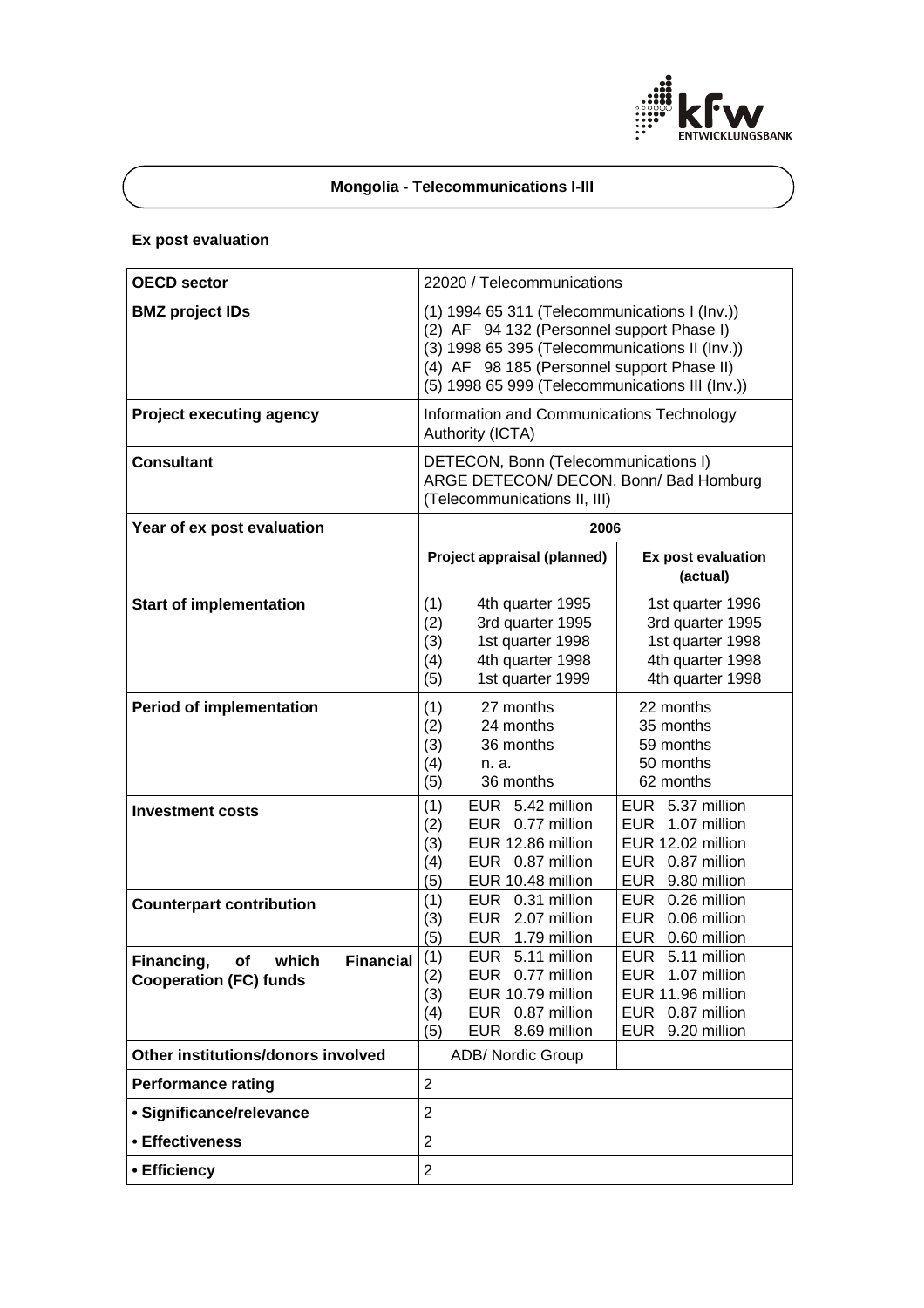#### **Brief description, overall objective and project objectives with indicators**

The project Telecommunications I comprised the supply and installation of digital switching centres with a total of 24,000 installed connections (target at time of project appraisal was 16,000) in six cities and consulting services during project implementation. The project was part of a comprehensive programme coordinated by the Asian Development Bank (ADB), which included the rehabilitation of transmission equipment (Nordic Group) and local cable networks (ADB) as well as capacity building measures and sector policy reform (ADB and grant from the Norwegian government). The overall objective of Telecommunications I was to stabilise and improve telecommunications in the cities of Ulaan Baatar, Erdenet and Darkhan, which are crucial to the country's economic development, as a precondition for a successful implementation of the transition and reform process which is directed towards building a market economy based on private enterprise, and to support decentralisation. The project objective was the reliable utilisation of the main connections financed. The indicators for the achievement of the overall objective were a share of at least 50% of the additional connections for productive users and public administration as well as cost recovery by the network operator during the lifetime of the project. The indicator for the project objective was a 90% connection of the switching capacities within three years after installation.

The telecommunications projects II and III comprised the supply and installation of digital equipment for the rehabilitation of rural telecommunication networks with 28,000 connection units combined as well as consulting services during project implementation. Both projects were designed as open programmes and were implemented as an overall programme with different regional priorities. Telecommunications II covered western regions and Telecommunications III covered southern and eastern parts of the country. The overall objective of Telecommunications II and III was to contribute to maintaining economic activity and keeping public activities functioning; the project objective was to contribute to safeguarding efficient communications in and with the project locations. The indicator for the project objective was a 95% connection of the switching capacities additionally installed within three years after entry into operation; no indicator was defined for the overall objective.

As part of the training measures, the personnel of the operator Mongolia Telecom were trained in maintenance and operation of the equipment, and training-related equipment such as a switching centre simulator, tools and measuring equipment were purchased. Moreover, a new maintenance and operating conception was introduced for the new equipment by a consultant in collaboration with Mongolia Telecom.

The target group was the population of the project regions, especially productive users and public administration (Telecommunications I) and telecommunications users of commercial enterprises and public administration (Telecommunications II and III). Finally, private households at all project locations were to benefit from the investment measures under all three projects.

### **Programme design / major deviations from the original programme planning and their main causes**

The project Telecommunications I combined extensive investment measures in the modernisation of the basic telecommunications network with institutional restructuring measures in the telecommunications sector. The financing for the overall measure in the *de facto* sum of USD 49.1 million was provided by ADB (49%) Nordic Group (22%), German FC (14%) and Mongolia Telecom (15%). The modernisation of the basic telecommunications network comprised investments designed to replace an inefficient, obsolete analogous system from Soviet times. In order to achieve the greatest possible impact with the available funds, the investments made under Telecommunications I focused on the business centres (first three, then six cities). The sector reforms comprised (a) the preparation of a telecommunications law, (b) the creation of an independent board for the supervision of the sector, (c) the separation of the postal, radio and television services from the telecommunications area, (d) the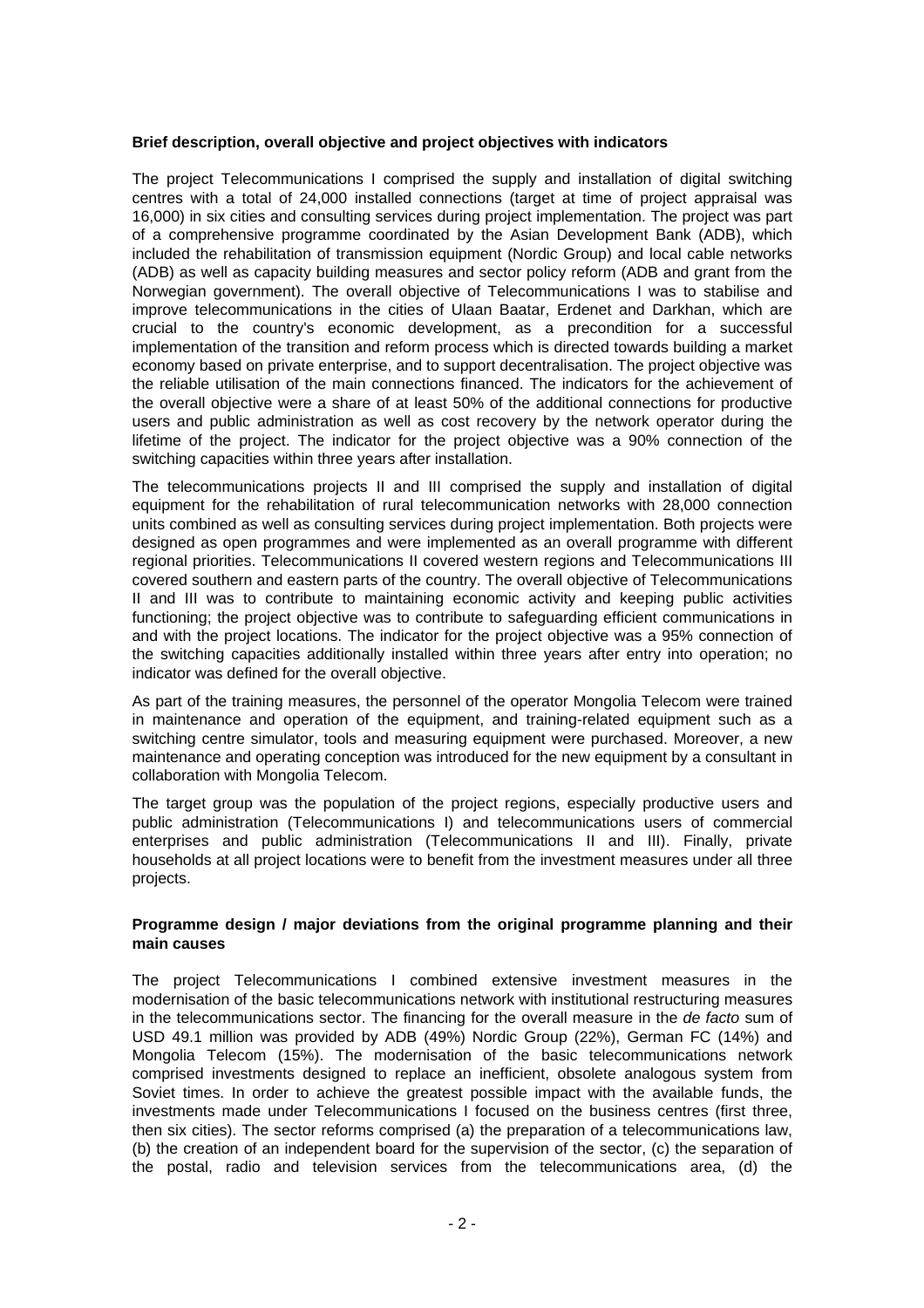commercialisation/partial privatisation of the state-owned fixed telecommunications operator and (e) the introduction of competition for selected telecommunications services.

The projects Telecommunications II and III were run as parallel open programmes, with Telecommunications II focusing on the basic supply of provincial capitals (Aimag centres) in the west and Telecommunications III concentrating on the basic supply of provincial capitals in the south and east of the country. The measures comprised investments in switching capacities and cable networks in a total of 21 Aimag centres.

With regard to the target groups, a major deviation from the project planning occurred. As the measures were replacement investments and not new investments in which productive users should have been given preference in order to develop the market swiftly, the projects operated with a prescribed structure of users in which private users were more numerous from the start, so that it was not possible to adhere to the requirement that the facilities were to be used primarily by productive users. The share of productive users in the project areas is currently 20% to 25%; they account for around 40% of revenues. In retrospect, this increase in the share of consumptive users is acceptable because overall cost recovery was achieved (because of the higher volume, among other causes) and productive demand has been satisfied throughout the entire project lifetime so far.

The transformation of the telecommunications sector took a period of several years and generally went as planned. The targets for the installation of switching and cable network capacities were overachieved (with an increase of funds earmarked for this purpose)

|             | Switching capacities (switching units) |             | Outside plant capacities |                     |
|-------------|----------------------------------------|-------------|--------------------------|---------------------|
|             | planned                                | implemented |                          | planned implemented |
| Telekom I   | 16.000                                 | 24.040      |                          |                     |
| Telekom II  | 15.860                                 | 16,952      | 6.417                    | 12.150              |
| Telekom III | 12.594                                 | 14,768      | 7,238                    | 8,400               |
| Total       | 44,454                                 | 55,760      | 13,655                   | 20,550              |

Of the 14 VSAT stations planned in total, ten were implemented with project funds and four with funds provided by the operator Mongolia Telecom. The planned investments in telecommunications networks in sparsely populated regions could not be implemented because the basic equipment with low transmission rates (point-to-multipoint) planned for this purpose was no longer being manufactured at the time the tender was held.

#### **Key results of the impact analysis and performance rating**

Mongolia's telecommunications sector has undergone very positive changes since the mid-1990s - with respect to its development and efficiency as well as in regard to its organisation. All major indicators underscore that telecommunications in Mongolia can no longer be considered the bottleneck that it used to be in the early 1990s. The projects Telecommunications I, II and III were instrumental in this development.

The projects have generally supported Mongolia's transition to a market economy. In addition, over the medium term the communications system outside the country's business centres would have collapsed, stifling economic growth and further isolating the Aimags as economic regions. Furthermore, a whole series of negative secondary effects would have emerged that would have had particularly severe impacts on this vast country's economy, administration and social infrastructure. The programme helped to substantially improve the state's reactive capacity, for instance in snow disasters. The introduction of modern means of communication such as the internet would have been considerably slower without the programme.

Measured against the indicators formulated at the time of programme appraisal, the project objectives were reached by all three projects. All project locations are now supplied with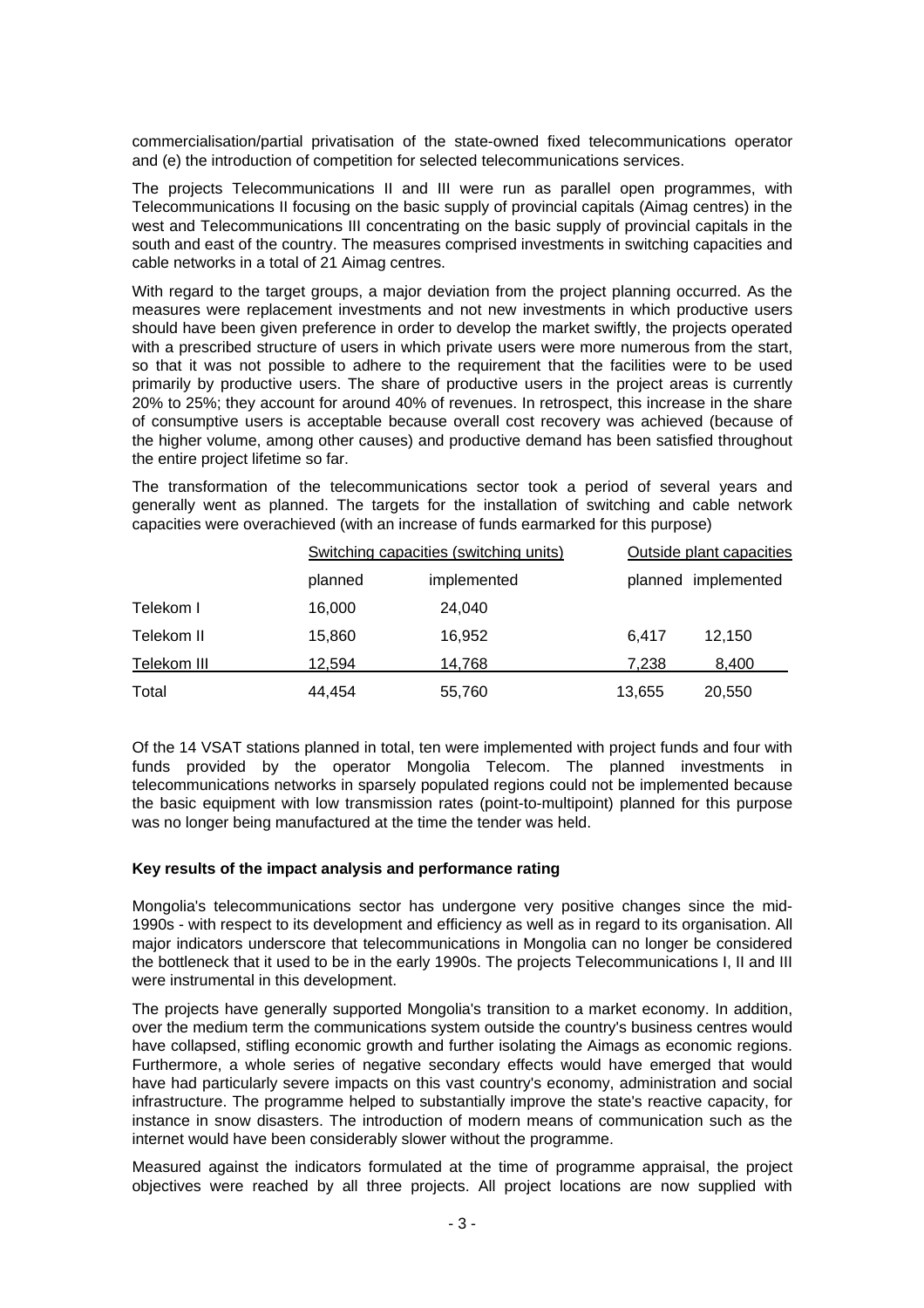modern, reliable telecommunications. Instead of the usual operating deficits of the past, operating surpluses are the order of the day and overall connections have reached the target indicator.

From a technical point of view the sustainability of the project can be rated positive overall. On the basis of the know-how that has been transferred, Mongolia Telecom will be capable of taking swift countermeasures in the event of insufficient operating parameters and falling revenues. The declining use of the switching centre simulator represents a slight limitation to the training component success. Long-term problems cannot be fully ruled out should equipment become increasingly failure-prone and require spare parts for which availability is customarily guaranteed for only 15 years overall.

With a return of 10%, the profitability of Telecommunications I for the executing agency was satisfactory. Telecommunications II and III had a single-digit positive return, significantly better than expected at the time of project appraisal. Overall, the profitability reached a level that was reasonable for the competition prevailing in the market.

The overall economic rate of return of Telecommunications I was estimated by ADB at 20% to 30%. For Telecommunications II and III this rate cannot be pinpointed with precision as the available data are very uncertain; it is probably a low two-digit rate and thus much lower than the return achieved by Telecommunications I.

The projects were primarily growth-oriented and therefore suitable for achieving only an indirect impact on poverty as the development of rural areas or access for poor urban dwellers was not the immediate developmental objective; rather, poor people were only indirectly supported through improved communication of state administration and productive users (economic growth, employment, income).

During implementation a substantial number of women took part in the training measures; women now hold many key positions at Mongolia Telecom. Although the projects were not directed at promoting gender equality they did make use of the existing limited potential of such projects, which was not sufficient, however, to confirm any specific contribution to gender equality.

The project measures and the operation of the centres had no relevant ecological impacts as the laying of the cables was an activity of limited extent and in this case the cables were laid alongside existing roads. The project did not aim to promote participatory development or good governance.

In conclusion, we rate the developmental efficacy of the project as follows:

- The projects have achieved their overall objectives in full. They addressed a worsening bottleneck in Mongolia's communications infrastructure which was threatening to become a problem for the development of the country's economy and administration. The project approach and the package of measures were well chosen; they addressed a potential bottleneck to economic growth which, failing investment, would have occurred as a consequence of the inevitable breakdown of the networks. The successful implementation made a significant contribution to communication within and with the Aimag centres as well as at the main locations; it thereby safeguarded the communicative capabilities of businesses and public administration and brought about general improvements in the population's access to information. Their outreach into rural regions, however, is quite limited. We rate the relevance/significance (Telecommunications I-III) as satisfactory overall (sub-rating 2).
- The project objectives were achieved to a satisfactory extent; in the course of their implementation the packages of measures were adequately adapted to changes in market conditions, although partly with delays. The executing agency has full organisational and technical capacities to keep operations going, and it is not prevented from doing so by financial developments either. Minor restrictions exist due to the little-used investment in the training centre which, however, affected only a minor portion of the costs. The remaining uncertainty from possible personnel turnover and loss of expertise appears to be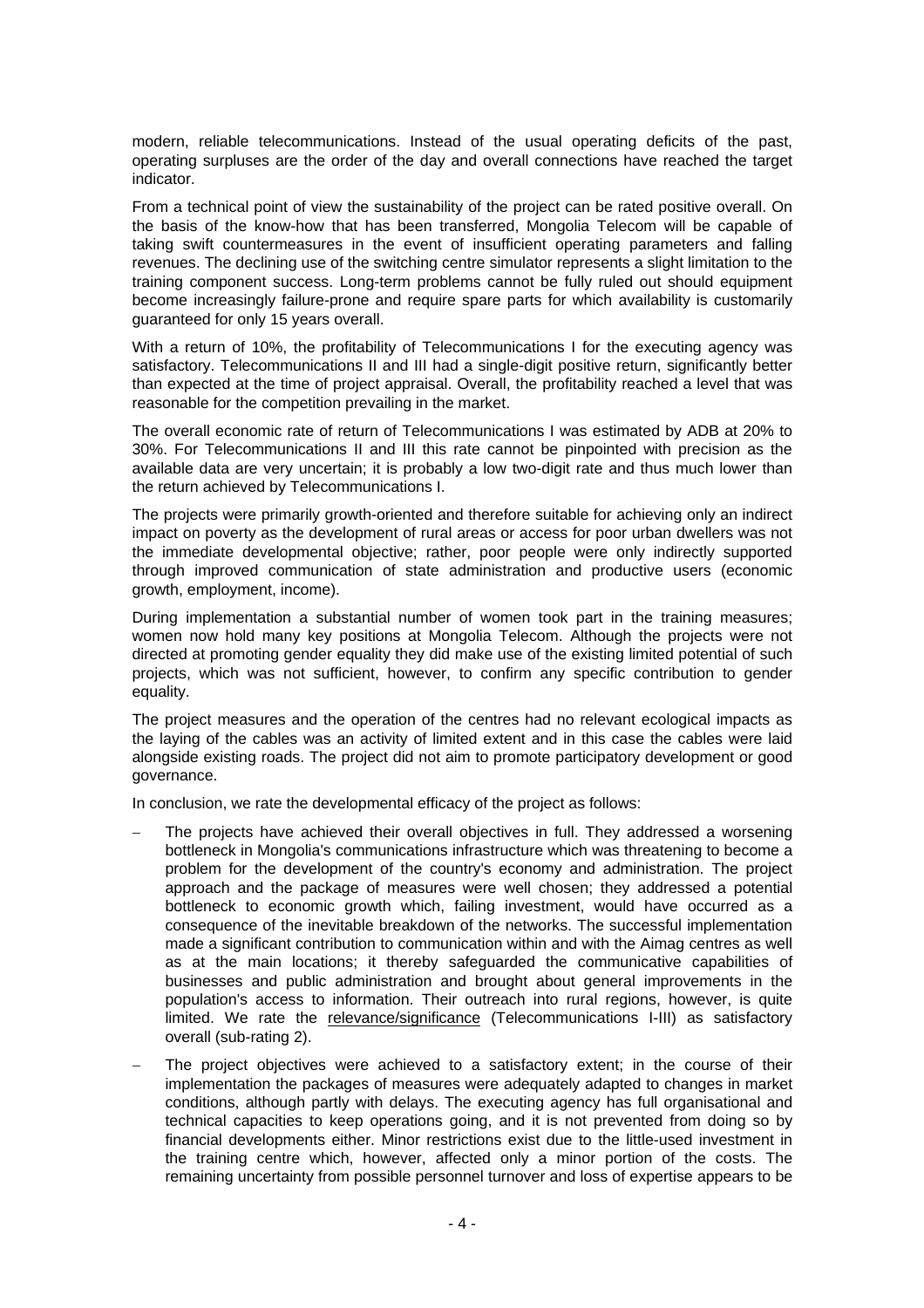acceptable. The risks to sustainability are generally low. Overall, we rate the sustainable effectiveness as generally satisfactory (sub-rating 2).

The efficiency of the projects must be rated slightly differently for each of the individual phases. The unit costs of the investment (production efficiency) were determined in a very competitive market and are reasonable; the benchmarks of the technical indicators have improved steadily. As Phase I primarily covered three business centres, the return on investment and cost recovery here were expected to be higher (allocation efficiency) than in phases II and III. Both parameters are still being fulfilled. The projects of phases II and III could not meet such requirements because the locations were smaller and less attractive for businesses. The expectations regarding the recovery of operating costs, which were low at the time of project appraisal, were exceeded, however, and the degree of cost recovery is still satisfactory, with the utilisation of line capacities for modern media contributing to this result. We rate the overall efficiency as satisfactory (sub-rating 2).

We generally rate the projects Telecommunications I-III as having satisfactory developmental efficacy (rating 2).

### **General conclusions and recommendations**

Telecommunications is no longer a priority of development cooperation with Mongolia or other developing countries. This puts the importance of the general conclusions and recommendations for Telecommunications I-III into perspective. Nevertheless, we do make the following recommendations:

- In a sector where technology develops fast, as is the case with switching technology, equipment once installed becomes obsolete very fast too. It can then occur that equipment, no matter how satisfactorily it may be operating, is replaced long before the end of its useful lifetime. Profitability calculations in sectors with an extremely dynamic development should therefore assume a realistic useful life of the investment. This useful life can actually be shorter than ten years.
- − Economic infrastructure should be developed in stages, as in the case at hand. The functioning of the economic infrastructure should first be ensured in centres that have a high economic potential so that income can be generated swiftly. Only after this has been done should the focus be shifted to improving the development of the secondary centres. In sparsely populated countries the further development of rural areas often cannot take place without cross-subsidisation. Particularly when responsibility for rural and urban infrastructure lies with different agencies (or when competitors have free access to the market), may it be necessary to establish corresponding financial compensation mechanisms. Where tax revenues are sufficient this could be promoted, for instance, through state compensation payments (public service obligations) or by way of a "rural infrastructure fund" filled by the users (or operators) of the "surplus regions" and from which investments in "deficit regions" can be financed. In the telecommunications sector it would then be possible to have mobile telephony operators, most of which operate only in the economically attractive towns, participate in co-financing the expansion of rural telecommunications as well.